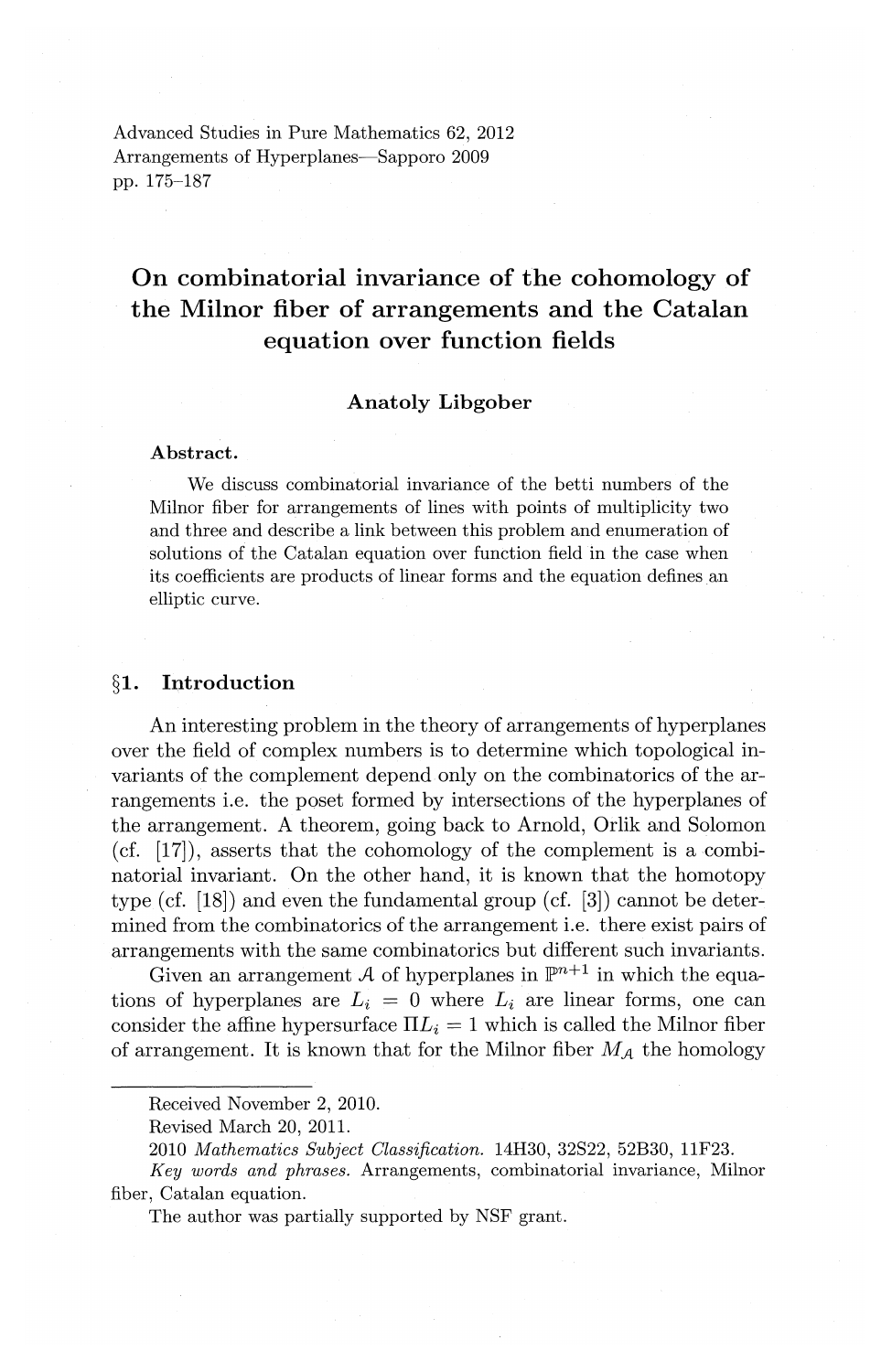group  $H_1(M_A, \mathbb{Z})$  depends only on the fundamental group of the complement to *A* and more precisely it is the abelianization of the subgroup of  $\pi_1(\mathbb{P}^2 - A)$  which the kernel of the surjection  $lk : \pi_1(\mathbb{P}^2 - A) \to \mathbb{Z}_{Card, A}$ given by the total linking number with  $A$  cf. ([14]). One can ask about the combinatorial invariance of the cohomology of  $M_A$  and in particular  $rkH^1(M_A,\mathbb{Q})$  called (the first) Milnor number of the arrangement (for arrangements of lines, this is equivalent to the combinatorial invariance ranks of remaining cohomology groups). To this end we show the following:

**Theorem 1.1.** If two arrangements of lines  $A_1$  and  $A_2$  with mul*tiple points of multiplicity three and two only are combinatorially equivalent and if the monodromy on the Milnor fiber of*  $A_1$  *has an eigenvalue different from one then so does the monodromy on Milnor fiber the arrangement*  $A_2$ .

This theorem will be derived from the following more precise statement relating the cohomology of Milnor fiber and other data of arrangement. We say that an arrangement  $A$  is composed of a pencil  $L$  of plane curves (cf. [15], [8]) if  $L = \{\lambda F + \mu G \mid \text{de} \alpha F = \text{de} \alpha G\}$  contains three curves  $\lambda F + \mu G$  with equations which are products of linear forms such that A is the zero set of the forms defining these curves. A pencil is reduced if equations of the above reducible curved are reduced. (see Section 2 for other definitions needed for this theorem).

**Theorem 1.2.** *Let A be an arrangement of lines with double and triple points only. If the monodromy acting on one-dimensional cohomology of the Milnor number of A has an eigenvalue different from one then the arrangement A is composed of a reduced pencil. The characteristic variety of the arrangement A has a component containing the identity Char* $\pi_1(\mathbb{P}^2 - A)$ . Vice versa, if A is composed of a reduced *pencil then the monodromy has eigenvalue*  $exp(\frac{2\pi i}{3})$ *.* 

The argument for the proof of above results relies on the relation between the Alexander polynomials of plane curves and Mordell-Weil groups considered recently in [4] and study of the Catalan equation over function field. Catalan equation, i.e.  $X^p - Y^q = 1$  or more generally

(1) 
$$
A_1 X^p + A_2 Y^q + A_3 Z^r = 0
$$

has a long history and its properties of course depend on the ground field. Over function field, i.e. the case when  $A_i \in \mathbb{C}(\mathfrak{X})$  where X is a projective manifold the equation (1) was considered by J. Silverman. A finiteness results was shown in [20] in the case the equation (1) defines over the function field a curve of genus greater than 1. Elementary treatment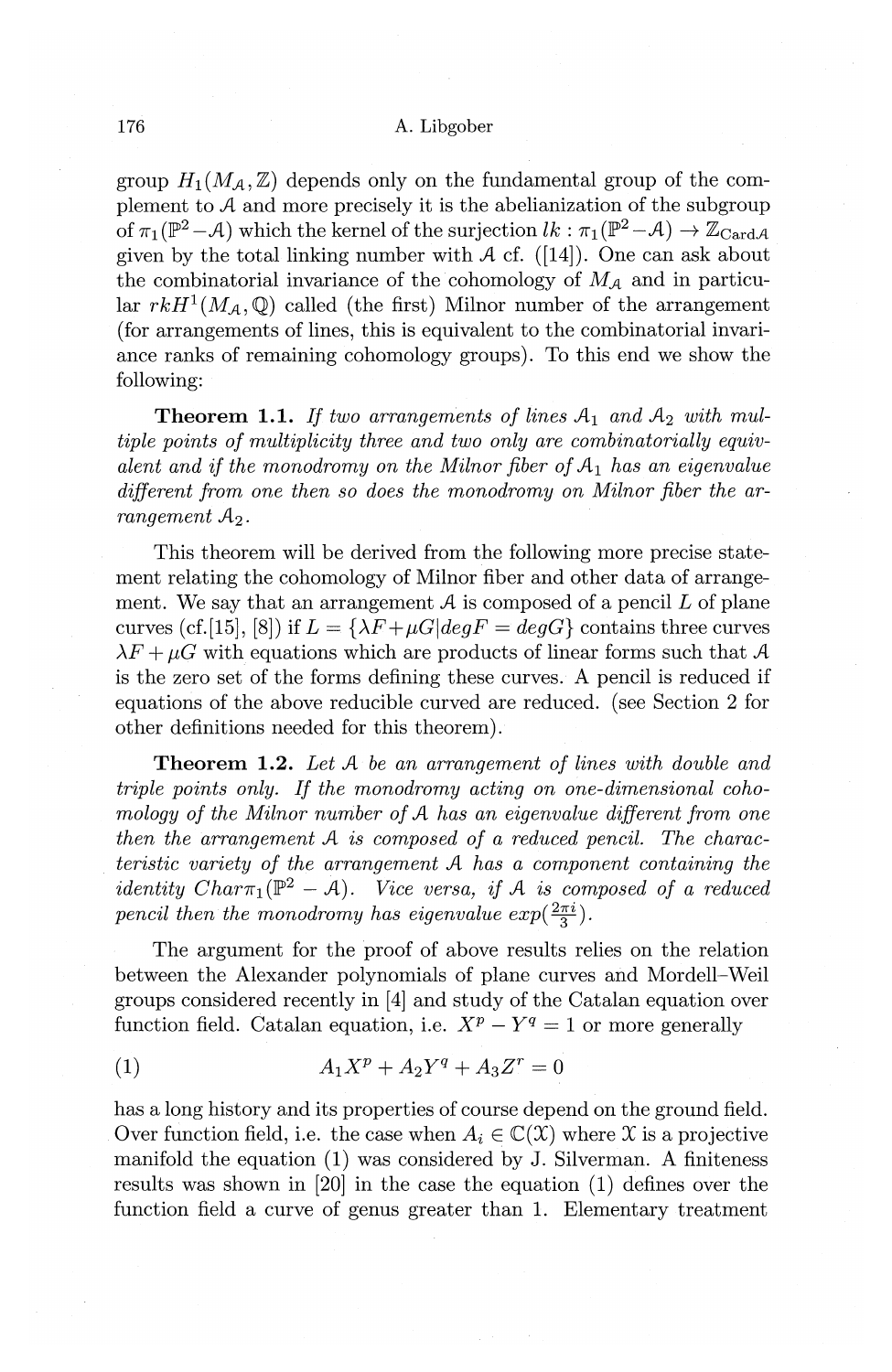of Fermat equation (i.e.  $A_i \in \mathbb{C}, p = q = r$ ) is given in [10]. Finding solutions in the case of genus zero is trivial. Present paper considers the case  $p = q = r = 3$  and  $A_i$  are product of linear forms in 3 variables. The answer to question about enumeration of solutions depends on the geometry of the curve  $A_1 \cdot A_2 \cdot A_3 = 0$  in  $\mathbb{P}^2$  and we describe the cases when the number of solutions is infinite (cf. Theorems 3.1 and 3.2).

The paper is organized as follows. In the next section we recall terminology from the theory of characteristic varieties of arrangements and related background information. In Section 3 we prove results on existence and enumeration of solutions to Catalan equation. Proof of theorems are presented in the last section. The paper ends with remark on properties of Mordell Weil groups which would imply combinatorial invariance of the cohomology of Milnor fiber. The author wants to thank S. Kaliman and L. Katzarkov for hospitality during visit to University of Miami where this work was written as well as S. Yuzvinsky for a useful comments. Finally, I am grateful to A. Dimca for pointing out Example 4.1 which helped to correct error in original statement of Theorem 1.2 and to J. I. Cogolludo-Agustin for numerous examples of Catalan equations which helped to correct Theorem 3.1.

### **§2. Preliminaries**

As was already mentioned, Milnor fiber of an arrangement *A* of hyperplanes in  $\mathbb{P}^{n+1}$  is affine hypersurface  $M_A$  in  $\mathbb{C}^{n+2}$  given by equation  $\Pi L_i = 1$  where  $L_i$  are linear forms defining the hyperplanes of the arrangement. The standard map  $\mathbb{C}^{n+2} - \mathbb{O} \rightarrow \mathbb{P}^{n+1}$  ( $\mathbb{O}$  is the origin) restricted on *MA* is a cyclic cover

 $M_A \rightarrow \mathbb{P}^{n+1} - A$ (2)

of degree equal to the number of hyperplanes  $r = CardA$  in A. This cyclic cover corresponds to the homomorphism  $\pi_1(\mathbb{P}^{n+1} - A) \to \mathbb{Z}_r$ onto the cyclic group of order  $r = \text{Card}\mathcal{A}$  given by the total modulo r linking number with the union of hyperplanes in *A.* We are interested in  $dim H_1(M_A, \mathbb{C})$  and also in the eigenspaces of the generator of the group  $\mathbb{Z}_r$  of deck transformations acting on  $H_1(M_A,\mathbb{C})$ . By Lefschetz theorem, applied to a generic plane *H* in  $\mathbb{P}^{n+1}$ , this group is isomorphic to the corresponding group of line arrangement formed by intersections of *H*  with the hyperplanes of A. So from now on we shall assume that  $n = 1$ . Since the main results in this note deal with the case of arrangements of lines with points of multiplicity 2 and 3 from now on we shall restrict ourselves to the case of such multiplicities as well.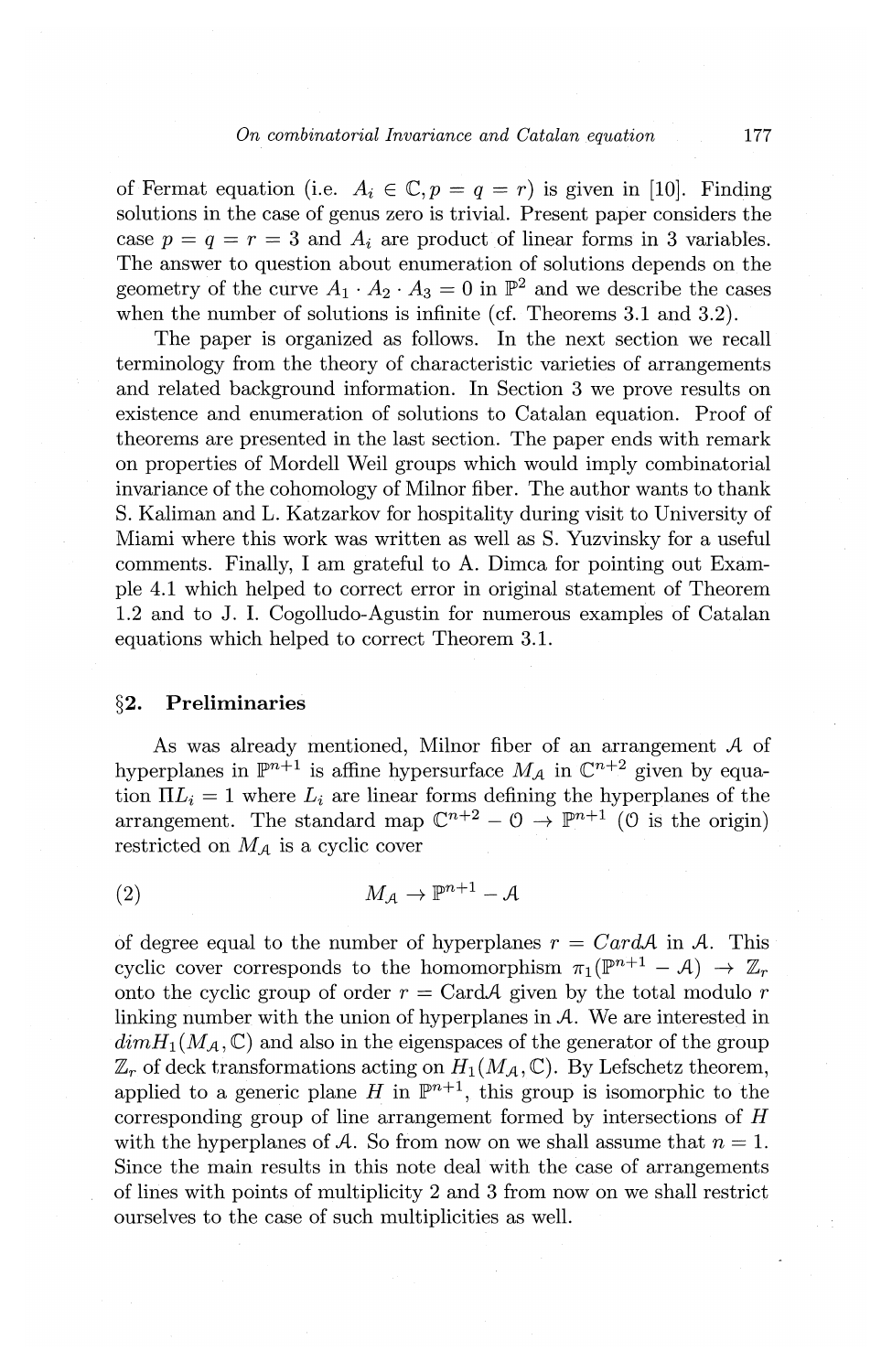By  $[12]$ ,  $[13]$  (cf. also  $[14]$ ) the rank of the cyclic cover  $(2)$  can be found in terms the Alexander polynomial of  $\mathbb{P}^2 - A$ . More precisely, the Alexander polynomial of  $\mathbb{P}^2 - A$  is equal to

(3) 
$$
(t-1)^{\text{Card}\mathcal{A}-2}(t^2+t+1)^s
$$

for  $s = dim H^1(\mathbb{P}^2, \mathcal{J}_{\mathcal{S}}(\frac{2\text{Card}\mathcal{A}}{3} - 3))$  where  $\mathcal{J}_{\mathcal{S}} \subset \mathcal{O}_{\mathbb{P}^2}$  is the ideal sheaf having stalk different from  $\mathbb{O}_P$  iff  $P$  is a triple point of the arrangement and equal to maximal ideal at those *P.* Moreover, if r is divisible by 3, then

(4) 
$$
rkH_1(M_A)_{\omega} = rkH_1(M_A)_{\omega^2} = s, \quad rkH_1(M_A)_1 = r-2
$$

where  $H_1(M_A)$  is the eigenspace of the deck transformation of the covering (2) with eigenvalue  $\zeta$  and  $\omega = exp(\frac{2\pi\sqrt{-1}}{3})$ . If r is not divisible by 3 then the dimensions of eigenspaces with eigenvalue  $\omega, \omega^2$  are equal to zero. Hence from now on we shall assume that *r* is divisible by 3.

Together with unbranched cover  $M_A$  of degree  $r$  one can consider a non-singular model of 3-fold branched cyclic covering  $\bar{M}_{\mathcal{A}}$  of  $\mathbb{P}^2$  which is a compactification of the quotient of  $M_A$  by the action of the subgroup  $\mathbb{Z}_{\frac{r}{3}} \subset \mathbb{Z}_r$ . The integer  $rkH_1(\bar{M}_A,\mathbb{C})$  is birational invariant and hence depends only on  $M_A$ . Using results of [12], one has:

(5) 
$$
\frac{1}{2} \text{rk} H_1(\bar{M}_{\mathcal{A}}) = \text{rk} H_1(\bar{M}_{\mathcal{A}})_{\omega} = \text{rk} H_1(\bar{M}_{\mathcal{A}})_{\omega^2} = s.
$$

Recall the following definition from [4] adapting it to the case of arrangements (rather than arbitrary plane curves).

**Definition 2.1.** A quasi-toric relation of orbifold type  $(3,3,3)$  is the identity

$$
F_1 f^3 + F_2 g^3 + F_3 h^3 = 0
$$

where  $F_i$ ,  $i = 1, 2, 3$  is either a constant or a reduced curve such that  $F_i =$ 0 are without common components and  $F_1F_2F_3$  has the arrangement A as its zero set.

(A'priori, of course for a given arrangement there are several possibilities for  $F_i$ 's, including  $F_i = 1$ ).

Let E be elliptic curve over  $\mathbb C$  with *j*-invariant zero. As a model for E we shall use the 3-fold ramified covering of  $\mathbb C$  branched at 0,1 (and infinity) which is a closure of the affine variety in  $\mathbb{C}^4$  given by the equations:

(6) 
$$
c^3 = ab, a = s, b = 1 - s
$$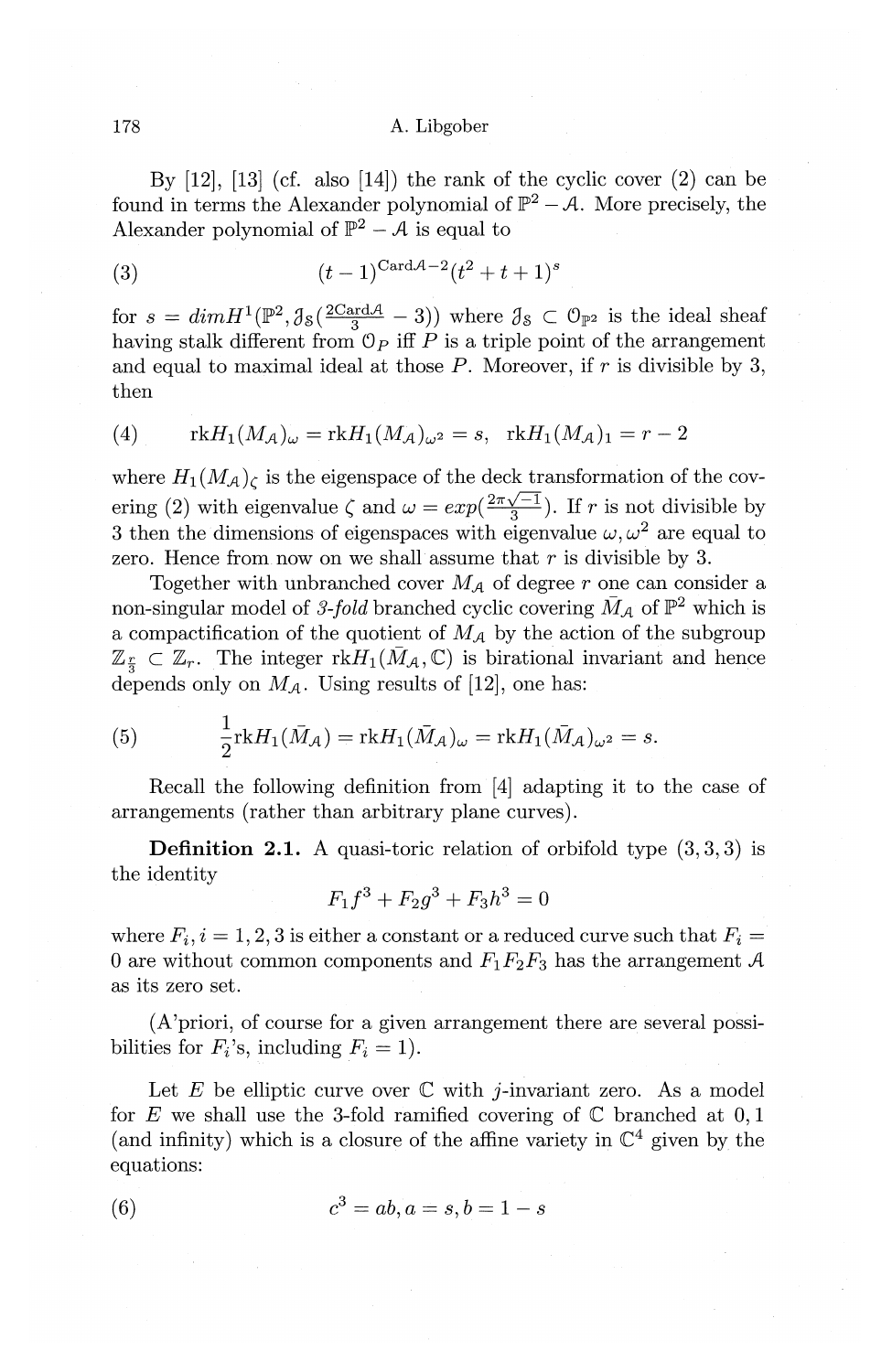(the cyclic covering map is given by  $(a, b, c, s) \rightarrow s$ ). As a model of  $\overline{M}_{\mathcal{A}}$ for calculation of  $H^1(\bar{M}_A)$  we shall use the complete intersection in  $\mathbb{C}^5$ (with coordinates  $(x, y, A, B, C)$ ) given by:

(7) 
$$
A = \frac{F_1(x, y)}{F_3(x, y)}, B = \frac{F_2(x, y)}{F_3(x, y)}, C^3 = AB
$$

(here  $F_i$  are dehomogenized forms used in Definition 2.1). The surface (7) is the threefold cyclic cover of  $\mathbb{C}^2$  branched over the curve  $F_1F_2F_3 = 0$ corresponding to the homomorphism of the fundamental group sending the classes of loops corresponding to the curves  $F_i = 0$  to the same element of  $\mathbb{Z}_3$ .

There is a correspondence between the  $\mathbb{Z}_3$ -equivariant maps  $\phi$ :  $\bar{M}_{A} \rightarrow E$  and quasi-toric relations given as follows. Note that such a map  $\phi$  takes a fixed point of  $\mathbb{Z}_3$  to one of three ramification points of  $E \to \mathbb{P}^1$ . Denoting the polynomials whose zero sets are the remaining components of preimages of ramification points as  $f, g, h$  respectively, one can write the morphism  $\phi$  as a compactification of the restriction on affine portion of  $\overline{M}_A$  of  $\Phi : \mathbb{C}^5 \to \mathbb{C}^4$  given by:

(8) 
$$
a = A(\frac{f}{h})^3, b = B(\frac{g}{h})^3, c = C\frac{fg}{h^2}, s = A(\frac{f}{h})^3.
$$

Let us define the equivalence between quasi-toric relations 2.1 involving  $F_i, f, g, h$  and  $F'_i, f', g', h'$  saying that two such relations are equivalent if for some  $\lambda, \lambda_f, \lambda_g, \lambda_h \in \mathbb{C}$ , one has  $F_i = \lambda F'_i, \frac{\lambda_f}{\lambda_h} \in \mu_3, \frac{\lambda_g}{\lambda_h} \in \mu_3$ and  $\lambda_f \lambda_g = \lambda_h^2$ .

With this we have the following:

**Proposition 2.2.** *There is one to one correspondence between quasitoric relations up to above equivalence and non constant equivariant*   $maps M_{\mathcal{A}} \rightarrow E$ .

*Proof.* Indeed it follows from formulas  $(6)$ ,  $(7)$  that  $(f, g, h)$  appearing in (8) satisfy the quasi-toric relation. Vice versa, if *j, g, h* satisfy a quasi-toric relation, the formulas (8) yield a map which when restricted on affine portion of  $M_A$  provides a dominant map  $\phi : M_A \to E$ . Q.E.D.

As in [4] we shall view the maps  $\bar{M}_{\mathcal{A}} \to E$  as  $\mathbb{C}(\bar{M}_{\mathcal{A}})$ -points of the elliptic curve  $E$ . As such they form a group with the quotient by the subgroup of constant maps (the Mordell-Weil group) being finitely generated (Mordell-Weil theorem cf. [11]). The following is a special case of a result shown in [4].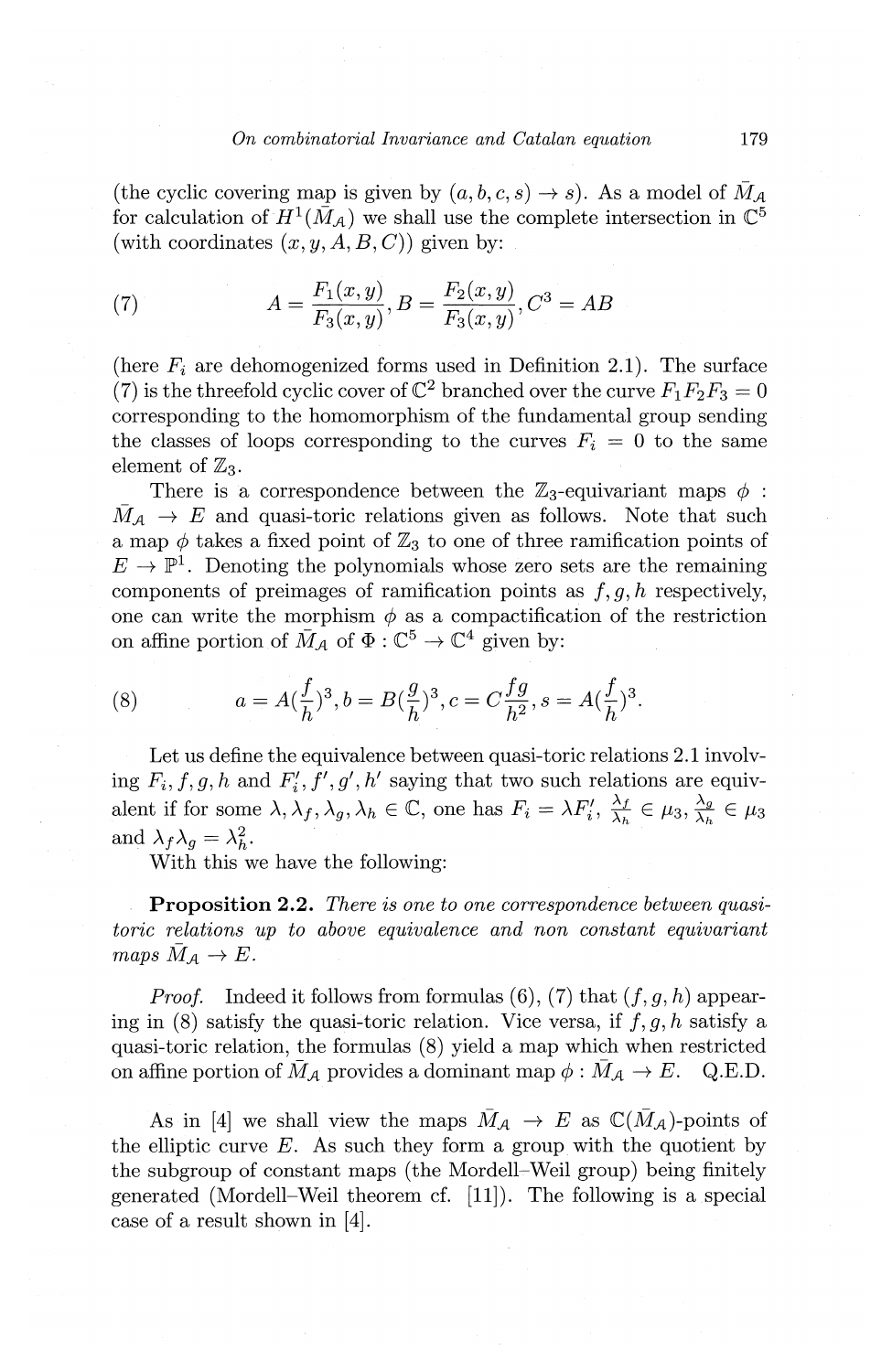**Theorem 2.3.** *The rank of the Mordell-Weil group MW(A) of*   $\mathbb{C}(\bar{M}_{\mathcal{A}})$ -points of E is equal to 2s where s is the degree of the factor  $(t^2 + t + 1)$  *in*  $(3)$ .

Finally we shall need few results on characteristic varieties of arrangements. Recall  $(cf. [14])$  that one can view them as the components of affine subvariety *V* of the torus  $Char_{1}(\mathbb{P}^{2}-A)$  consisting of characters  $\chi$  such that

(9)  $dim H_1(\mathbb{P}^2 - A, \chi) > 0.$ 

These affine subvarieties are finite unions of translated subgroups of *Char* $\pi_1(\mathbb{P}^2 - A)$  by the points of finite order in Char $\pi_1(\mathbb{P}^2 - A)$  (cf.  $[1],[16]$ ).

The following results are contained in [14] and [15] respectively ( cf. also [5]):

**Theorem 2.4.** *1)* The dimension of the  $\omega$ -eigenspace of the mon*odromy acting on*  $H^1(M_A)$  *of the Milnor number*  $M_A$  *of an arrangement*  $\mathcal{A}$  is equal to  $dim H^1(\mathbb{P}^2 - \mathcal{A}, L_\omega)$  where  $L_\omega$  is the local system  $\pi_1(\mathbb{P}^2 - A) \to \mathbb{C}^*$  *sending each loop, having the linking number equal to one with a hyperplane in A and zero with all the others, to the root of*  $unity \omega$ .

*2)The dimension of*  $H^1(\mathbb{P}^2 - A, L_x)$  *is not smaller than d - 1 where d is the dimension of the component of characteristic variety to which it belongs.* 

More specifically, 2) follows from semi-continuity of ranks of cohomology of local systems (as in [15]) and the fact that generic local system in a component of positive dimension is a twist of the pull back of a local system on  $\mathbb{P}^1$  minus a collection of points. The latter does not change generically the rank of  $H^1$  (cf. [1], Prop. 1.7) and relation in 2) is obvious for the local systems on complements to a finite union of point in  $\mathbb{P}^1$ .

# §3. Catalan equation  $A_1 f^3 + A_2 g^3 + A_3 h^3 = 0$  with coefficients **being products of linear forms.**

The purpose of this section is to prove the following:

**Theorem 3.1.** Let  $A_i = \prod_{j \leq r_i} L_{i,j}$ ,  $i = 1, 2, 3$ , *be products of linear forms*  $L_{i,j} \in \mathbb{C}[x_1, x_2, x_3]$  *(r<sub>i</sub>* are non negative integers). Assume that  $L_{i,j}$  is not a multiple of  $L_{i',j'}$  for any two pairs  $(i,j), (i',j')$  and that *lines*  $L_{i,j} = 0$  *form an arrangement of lines with points of multiplicity 2 and 3 only.*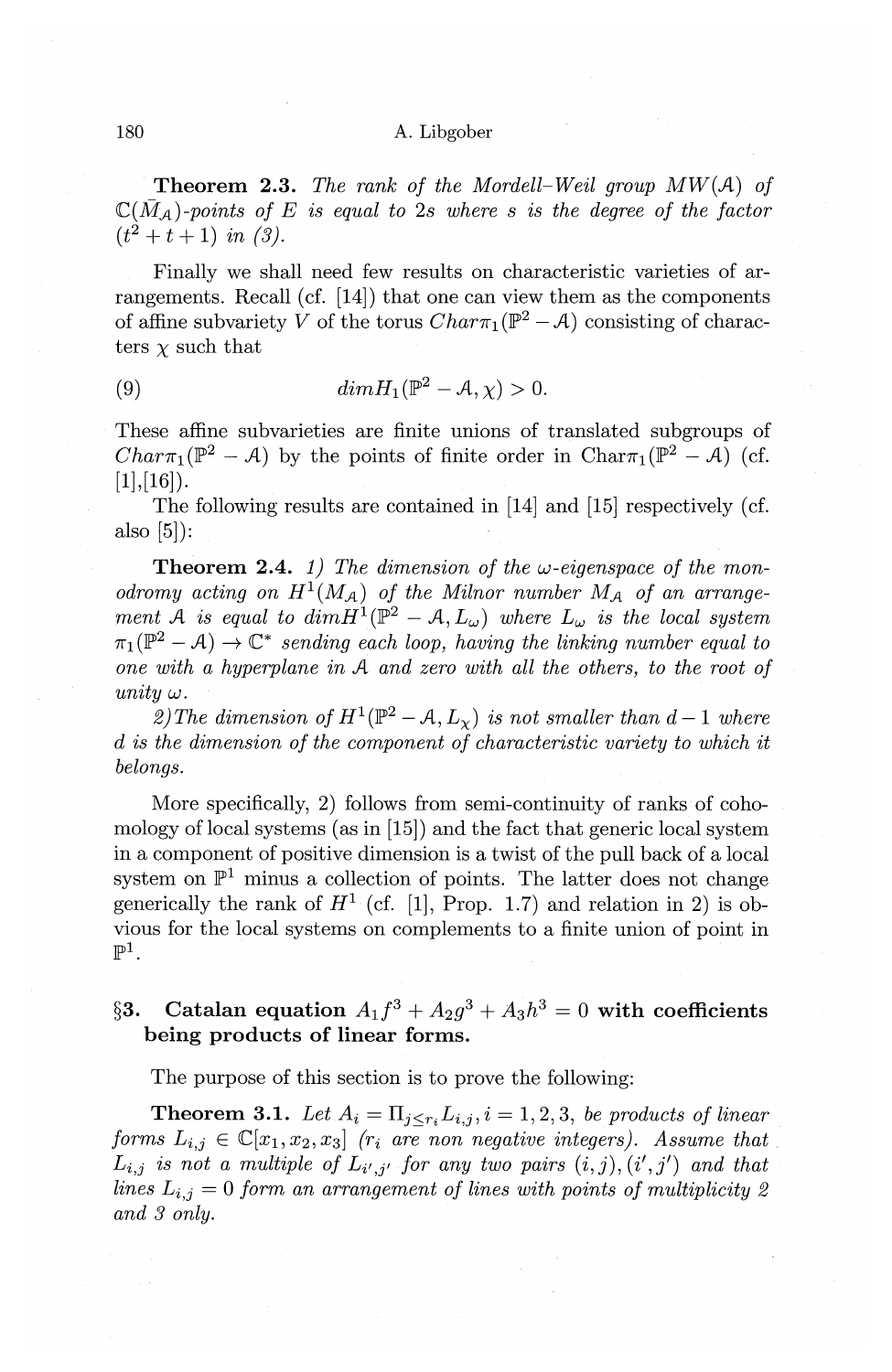*1) The equation* 

(10) 
$$
A_1 f^3 + A_2 g^3 + A_3 h^3 = 0
$$

*has solution only if*  $A_1A_2A_3 = A'_1A'_2A'_3$  where  $A'_1, A'_2, A'_3$  are linear de*pendent over* C. *In this case the solutions of ( 10) with linearly dependent*   $A_i$ , are the pullbacks of solutions of Catalan equation over  $C(t)$ .

2) In the case  $A_i$  are linearly dependent over  $\mathbb C$  the set of solutions *to ( 10) is infinite.* 

*Proof.* First we show that if the equation (10) with  $A_1 = A_2 = 1$ has a solution then there exist factorization  $A_3 = A_1'A_2'A_3'$  such that at least two factors are non-constant and the Catalan equation (10) with these factors as coefficients has a solution. Assume that  $A_1 = A_2 = 1$ , select  $f, g, h$  which form a solution with smallest possible degree of h and such that  $f, g, h$  have no common factors. Then  $-A_3h^3 = \Pi(f + \omega_i g)$  $(\omega_i^3 = -1)$ . Let  $\tilde{h}$  be an irreducible factor of *h*. There is only one factor  $f + \omega_i q$  which is divisible by  $\tilde{h}$ , since if there are two, then both f and q are divisible by  $\tilde{h}$  contradicting the assumption of absence of common factors for  $f, g, h$ . If each irreducible factor of *h* divides single factor  $f + \omega_i g$  of  $f^3 + g^3$ , then  $f + g = ah'^3 A'_3$ ,  $f + \omega_2 g = b(h'')^3 A'_1$ ,  $f + \omega_3 g =$  $c(h''')^3A'_2$ . So  $3deg f = (deg a + deg b + deg c) + 3(deg h' + deg h'' + 3deg h''') +$ *degA<sub>3</sub>* i.e.  $a = b = c$  are constants. Hence  $A'_1 h'^3$ ,  $A'_2 h''^3$ ,  $A'_3 h'''^3$  belong to a pencil i.e.  $h', h'', h'''$  are solutions to the Catalan equation with coefficients  $A'_1$ ,  $A'_2$ ,  $A'_3$ . If  $A'_1$ ,  $A'_2$  are constant then the degree of  $h'''$ is strictly smaller than the degree of *h.* Hence such descent should lead either to Catalan equation with solutions having at least two nonconstant coefficients or the Catalan equation  $f^3 + g^3 + A_3 = 0$  would have a solution. In the latter case, by unique factorization, each  $f + \omega_i g$ is a product of factors of  $A_3$  and the Catalan equation with coefficients  $A''_i = f + \omega_i g$  has solution in C i.e. satisfies conclusion of 1) since  $A''_i$ are in the pencil generated by  $f, g$ .

Assume now that factors  $A_1, A_2$  in (10) are not constant. Let us consider the restriction of relation  $(10)$  on one of the lines  $L_{i,j}$ , say  $L = L_{1,j}$  which equation is a factor of  $A_1$ . Denoting the form obtained by restriction on L of a form M as  $^LM$  we can write the resulting relation as

(11) 
$$
{}^L A_2 ({}^L g)^3 + {}^L A_3 ({}^L h)^3 = 0.
$$

Let  $^L A_i = \prod_{i,j}^{a_{i,j}}$ . If one has  $a_{i,j} > 2$ , then the zero of  $l_{i,j}$  on *L* is the point which belongs to more than three lines  $L_{i,j} = 0$  forming the zero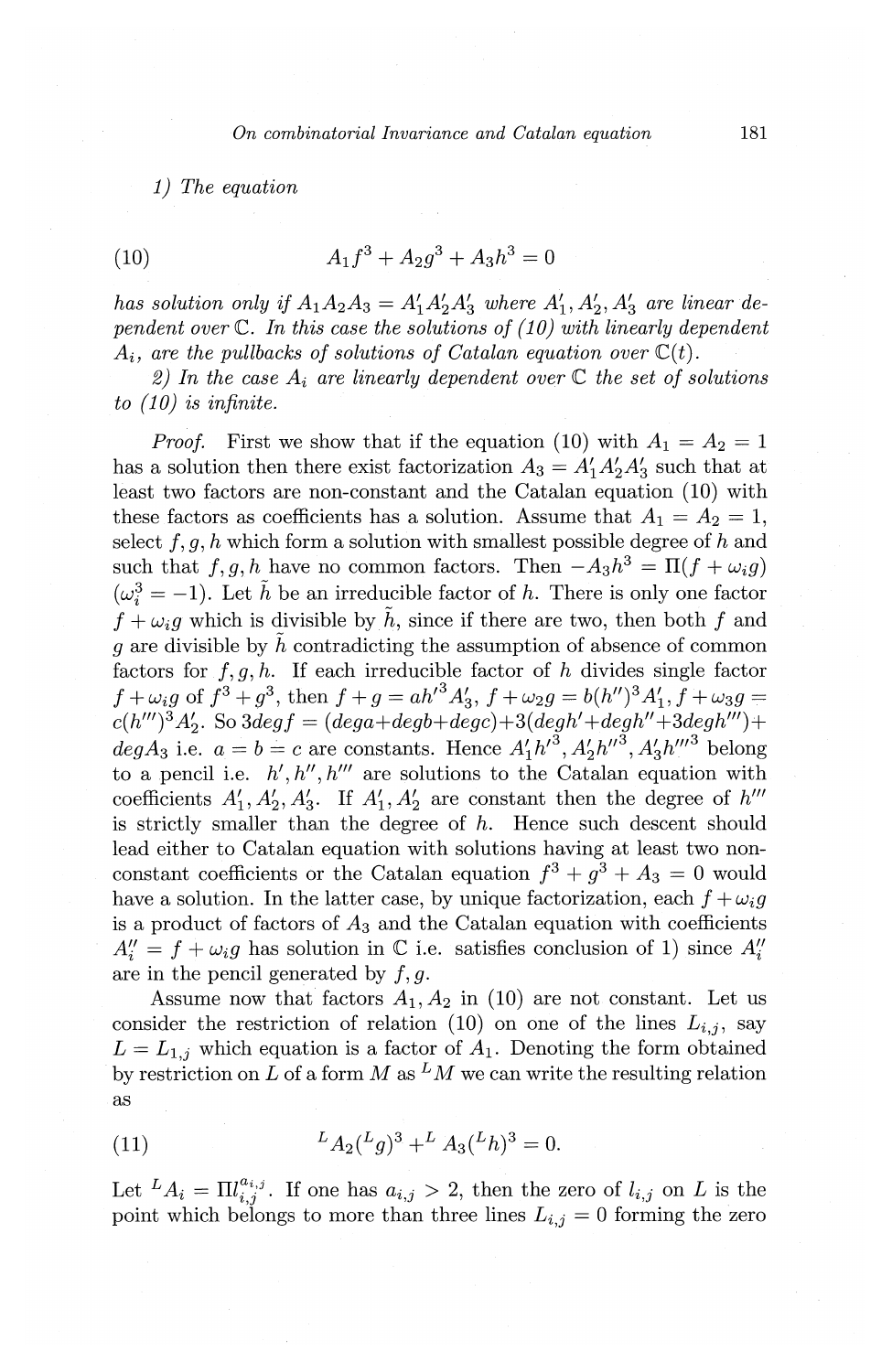set of  $A_1A_2A_3 = 0$  contradicting the assumption that the multiplicities do not exceed 3. Hence the exponent of a factor of  ${}^L A_i$  is either  $a_i$ ,  $i = 1$ or  $a_{i,j} = 2$ . Due to unique factorization in  $\mathbb{C}[t]$  we obtain that none of roots of  ${}^L A_2$  and  ${}^L A_3$  is a root of g or h. Moreover  ${}^L A_2$  and  ${}^L A_3$  have the same sets of zeros on L with the same multiplicities and  $\frac{L_g}{L_b} \in \mathbb{C}$ . Hence any intersection point of *L* and  $A_i$  also belongs to  $A_{i'}$  for  $i = 2, 3$ and  $i' = 2, 3$ . This implies that the same is true for any point in  $A_1 = 0$ , that  $deg A_2 = deg A_3$  and hence the conditions of Noether  $AF + BG$ theorem (cf. [9]) are satisfied (the multiplicities of  $A_i$  are equal to one). Hence

(12) 
$$
A_1 = \lambda_2 A_2 + \lambda_3 A_3 \text{ where } \deg \lambda_i = 0.
$$

Next consider rational map  $\mathbb{P}^2 \to \mathbb{P}^1$  given by  $P \to (A_2(P), A_3(P))$ . Its fibers consist of points *P* such that

(13) 
$$
\frac{A_2}{A_3} = t \in \mathbb{C}.
$$

The solution (10) for  $A_i$  is also solution to  $(\lambda_2 t + \lambda_3)f^3 + tg^3 + h^3 = 0$ . Since Fermat equation over the function field of the curve (13) has only constant solutions (cf. [10]) it follows that  $f, g, h$  depend only on  $t$ . The same argument shows that if  $a_{i,j} = 2$  then  $f, g, h$  are pullbacks as well. Part 2) is hence proven. Q.E.D.

Next we shall consider solutions to equation (10) over  $\mathbb{C}(t)$ .

**Theorem 3.2.** *The solutions to (10) in case*  $A_i \in \mathbb{C}(t)$  *form a group isomorphic to*  $Hom(Jac(C), E)$  *where C is the 3-fold branched cover of*  $\mathbb{P}^1$  *ramified at the set S which is the union of zeros of A<sub>i</sub> (1*  $\leq i \leq 3$ *),*  $Jac(C)$  *is its Jacobian and E is the elliptic curve with an automorphism of order* 3. *In particular if* S *contains only three elements then the group of solutions is isomorphic to*  $End(E) = \mathbb{Z}^2$ .

*Proof.* Non-constant solutions to (10) correspond to non-constant sections of the elliptic surface (7). This elliptic surface is iso-trivial and is trivialized over the 3-fold cyclic cover *C* of  $\mathbb{P}^1$ , containing the *t*-line as an open set, and totally ramified at the union of zeros of *Ai* and possibly the infinity. Indeed the holonomy around each zero is trivial on such 3 fold cover. For trivial elliptic surface  $C \times E$  over  $C$  non constant sections correspond to the maps  $C \to E$  by Torelli theorem which correspond to the maps of the Jacobian of *C* to *E.* The last claim in the statement 2) and statement 3) follows since the Jacobian of threefold cover of  $\mathbb{P}^1$ branched at three points is  $E$ .  $Q.E.D.$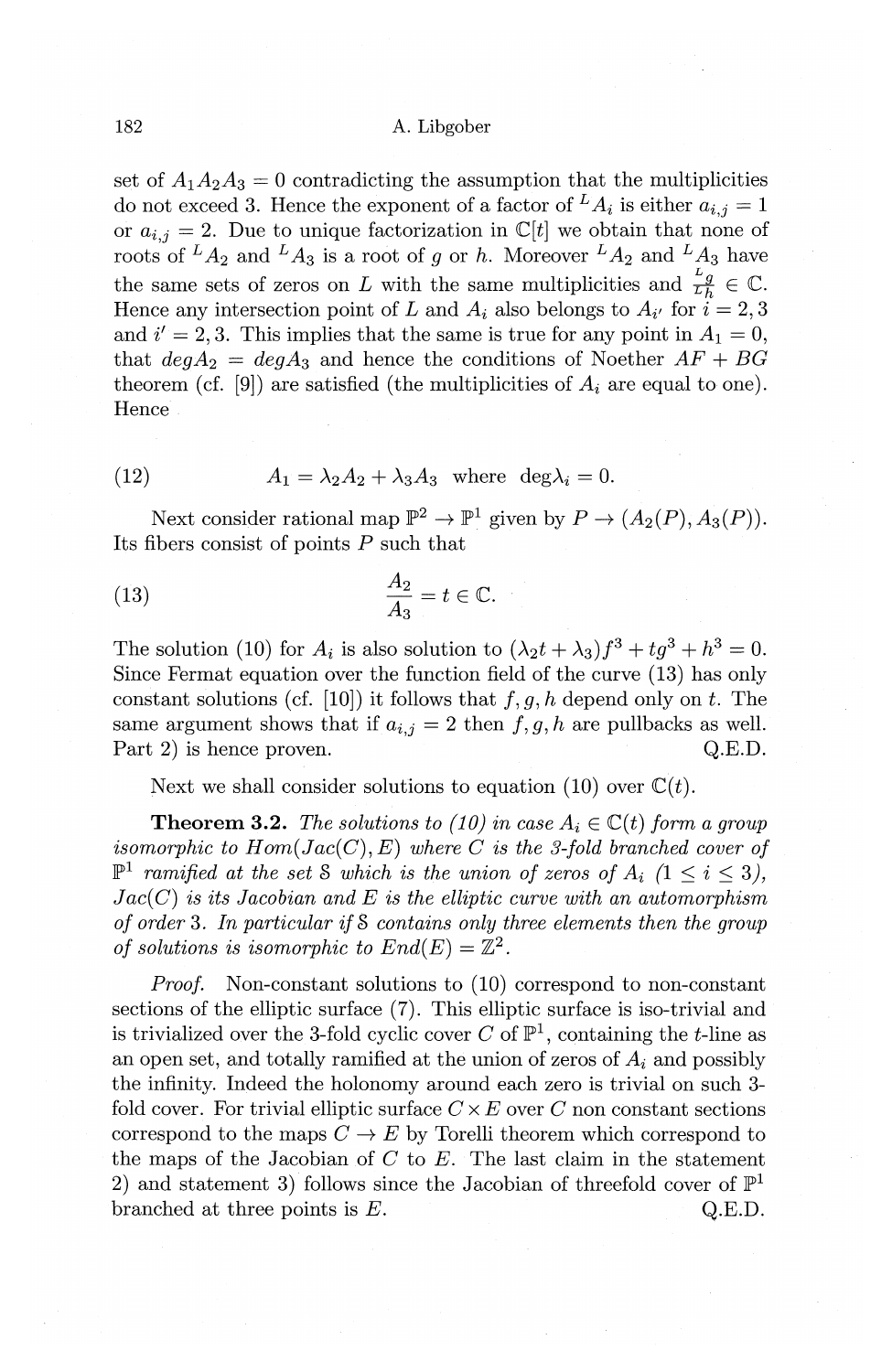**Example 3.3.** 1) Let  $\omega = exp(\frac{2\pi\sqrt{-1}}{3})$  be a primitive root of unity of degree 3. A non constant solution to Catalan equation:

$$
(t-\omega)^2(t-\omega^2)^2f^3 = (1+\omega^2)(t-1)^2(t-\omega^2)^2g^3 + (-\omega^2)(t-\omega)^2(t-1)^2h^3
$$
 is

$$
f = t - 1, g = t - \omega, h = t - \omega^2.
$$

Indeed, after substitution we get  $(1 + \omega^2 = -\omega)$ :

$$
(t3 - 1)2[(t - 1) - (1 + \omega2)(t - \omega) + \omega2(t - \omega2)]
$$
  
= (t<sup>3</sup> - 1)[(t - 1) + \omega(t - \omega) + \omega<sup>2</sup>(t - \omega<sup>2</sup>)] = 0.

2) Suppose that  $F_3 = F_1 + F_2$  i.e. the arrangement is composed of a pencil. This yields the solution  $f = q = h = 1$  to Catalan equation. Elliptic curve  $c^3 = s^2 - s$  which is isomorphic to  $a = s, b = 1 - s, c^3 = ab$ is equivalent to  $y^2 = x^3 + 1$  where  $s - \frac{1}{2} = y, x = 4^{\frac{1}{3}}c$ . Duplication formulas from [21] p.59, are in this case:

$$
x_1 := \frac{x^4 - 8x}{4x^3 + 4}, \qquad y_1 = -y - \frac{3x^2(\frac{x^4 - 8x}{4x^3 + 4} - x)}{2y}
$$

(here  $(x_1, y_1)$  denotes  $2(x, y)$  in the sense of addition on elliptic curve). From this we infer that if we take  $F_3 = 1$  (which is always the case after replacement  $F_1 \rightarrow \frac{F_1}{F_3}, F_2 \rightarrow \frac{F_2}{F_3}$  start with map  $a = F_1, b = F_2$  then we get for doubling:

$$
a := \frac{-F_1(F_1 - 2)^3}{(2F_1 - 1)^3}, \quad b = \frac{(F_1 - 1)(F_1 + 1)^3}{(2F_1 - 1)^3}
$$

i.e.

$$
\frac{f}{h} = \frac{-F_2 - 1}{2F_1 - 1}, \quad \frac{g}{h} = \frac{F_1 + 1}{2F_1 - 1}
$$

are solutions to Catalan equation (indeed, one easily sees that  $a+b=1$ ).

## **§4. On Combinatorial invariance**

*Proof.* (Of theorems 1.1 and 1.2) Let  $A_1$  and  $A_2$  be two arrangements as in the statement of the theorem. Recall that the characteristic polynomial of the monodromy of Milnor fiber for each arrangement is  $(t-1)^{r(A_i)-2}(t^2+t+1)^{s(A_i)}$  where  $r(A_i) = Card(A_i)$  and  $s(A_i)$  is the superabundance of curves of degree  $\frac{2d-9}{3}$  passing through the triple points of the arrangement  $A_i$ . Hence we need to show that  $s(A_1) > 0$ implies  $s(A_2) > 0$  as well.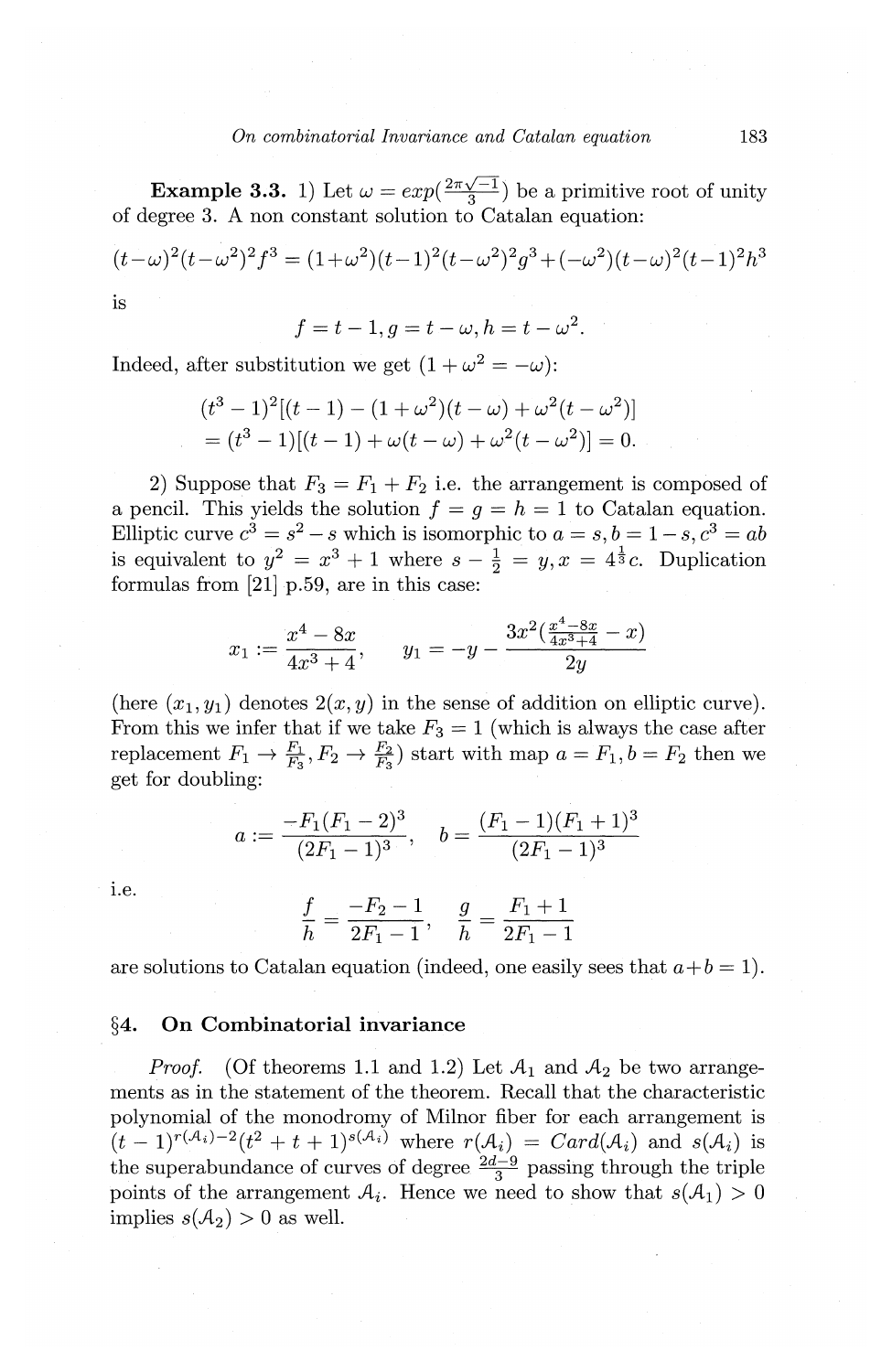For the rest recall the results from [4]. Let *C* be a possibly reducible For the rest recall the results from [4]. Let C be a possibly reducible<br>plane curve for which  $\omega = exp(\frac{2\pi\sqrt{-1}}{3})$  is a root of the Alexander polynomial. Let  $\prod_{i \in R} F_i = 0$  where R is the set of irreducible components of *C* be the reduced equation of *C.* Then the equation of *C* admits a quasi-toric relation corresponding to ordinary triple point (cf. [4]) i.e. there exist an equality (cf.  $(2.1)$ ):

(14) 
$$
\Pi_{i \in R_1} F_i f^3 + \Pi_{i \in R_2} F_i g^3 + \Pi_{i \in R_3} F_i h^3 = 0
$$

with distinct  $F_i$  and  $R = \bigcup_{i=1,2,3} R_i, R_i \cap R_j = \emptyset, i \neq j$  is a partition of the set of components *R.* 

Since  $s(A_1) > 0$ , there exist non trivial quasi-toric decomposition corresponding to the curve which is a union of lines in  $A_1$ . This means that equations of lines of arrangement can be split into 3 groups which can be used to construct Catalan equation which has solutions. By theorem 3.1,  $A_1$  is composed of reduced pencil.

On the other hand, to each such pencil corresponds the 2-dimensional component of characteristic variety of  $A_1$  containing the identity of  $Char(\pi_1(\mathbb{P}^2 - A_1))$  (it consists of the pullbacks of local systems from the complement in  $\mathbb{P}^1$  to a triple of points). Each component of characteristic variety of  $A_1$  containing the identity of  $Char(\pi_1(\mathbb{P}^2 - A_1))$  yields a component of the resonance variety of  $A_1$  (cf. [14], [15]). Recall that the resonance variety is the collection of  $a \in H^1(\mathbb{P}^2 - A_1)$  such that the Aomoto complex

(15) 
$$
H^{0}(\mathbb{P}^{2}-A_{1}) \xrightarrow{\wedge a} H^{1}(\mathbb{P}^{2}-A_{1}) \xrightarrow{\wedge a} H^{2}(\mathbb{P}^{2}-A_{1})
$$

has non-zero cohomology at the middle term. Since such cohomology is determined by the cohomology algebra  $H^*(\mathbb{P}^2 - A_1)$  we obtain that the resonance variety of  $A_2$  has the same number of components as  $A_1$ . To each component of the resonance variety of  $A_2$  corresponds pencil which is reduced since the corresponding component of resonance variety of  $A_1$ comes from reduced pencil. For a map of  $\mathbb{P}^2 - A_2$  onto the complement in  $\mathbb{P}^1$  to a triple of points  $\mathcal{P}$ , the pull back of the local system on the latter, given by assigning to a standard generator of  $\pi_1(\mathbb{P}^1 - \mathcal{P})$  the value  $\omega_3 = exp(\frac{2\pi i}{3})$ , is the local system on  $\mathbb{P}^2 - A_2$  which cohomology is isomorphic to the eigenspace with eigenvalue  $\omega_3$  on  $H^1(M_{\mathcal{A}_2})$ . Hence the claim follows.

# Q.E.D.

**Remark 4.1.** *The cases when s* > 1 *correspond to arrangements which are composed of several pencils. One such example is the following.*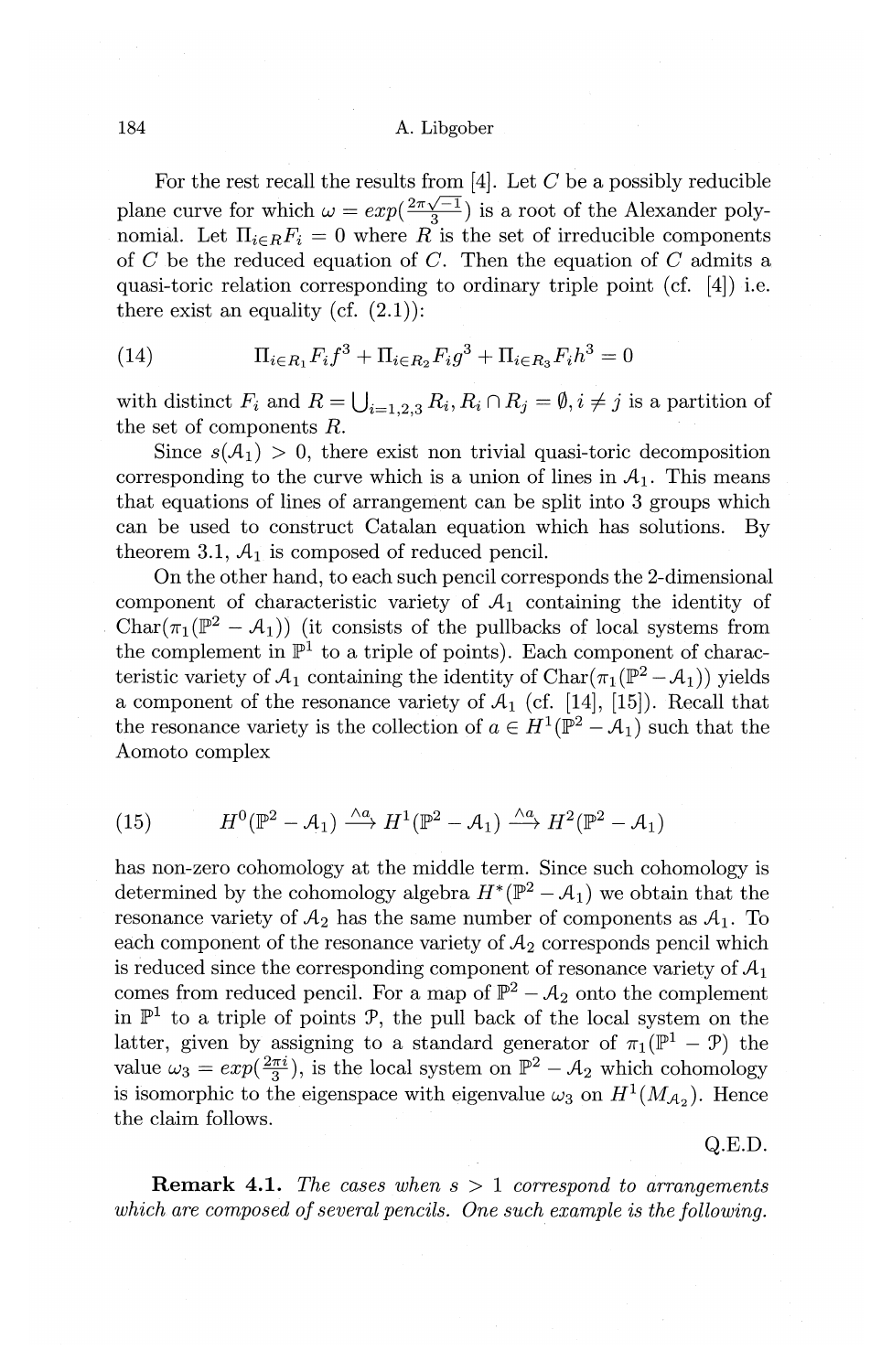### *On combinatorial Invariance and Catalan equation* 185

*Let C be an elliptic curve and A an arrangement of lines in plane dual to the plane containing C consisting of lines dual to nine inflection points of C. Then this arrangement has no double points, 12 triple points and the superabundance of curves of degree* 3 *containing these 12 points is*   $s = 2$  *(cf.* [6], [2]). *Indeed, the cohomology sequence corresponding to* 

(16) 
$$
0 \to \mathcal{J}_S(3) \to \mathcal{O}_{\mathbb{P}^2}(3) \to \mathcal{O}_S \to 0
$$

*is the following:* 

(17) 
$$
0 \to 0 \to \mathbb{C}^{10} \to \mathbb{C}^{12} \to H^1(\mathbb{P}^2, \mathcal{J}_S(3)) \to 0.
$$

*This arrangement is composed of* 4 *pencils (cf.* [14] *Section 3.3 Example 3). For example one can use as explicit equations for this arrangement union of three cubics* 

$$
x^3 - y^3, x^3 - z^3, y^3 - z^3
$$

*or* 

$$
[(y-z)(x-z)(x-y)], [(y-\omega^2z)(z-\omega^2y)(x-\omega z)], [(y-\omega z)(x-\omega^2z)(x-\omega y)]
$$
  

$$
(\omega^3 = 1) \text{ etc.}
$$

**Remark 4.2.** *The combinatorial invariance of s(A) would follows from the following refinement of the above argument describing the relation between s(A) and the number l(A) of pencils of which A is composed. This is the number of essential components of the resonance variety of A. The number of Catalan equations corresponding to an arrangement A which have solutions by 3.1 is also l(A). To each such pencil correspond collection the map*  $\overline{M}_A \rightarrow E$  (*cf.* [4]) *of 3-fold cyclic covers of*  $\mathbb{P}^2$  and  $\mathbb{P}^1$  *respectively defined up to automorphism of E i.e. six elements of the Mordell Weil group MW(A) differ by an automorphism of E. Recall that MW(A) is endowed with the canonical height pairing*  (*cf.* [19]). *Identification of the number of elliptic pencils on*  $\overline{M}_A$  with *the number of elements of minimal height in MW(A) and showing that the number of elements of minimal height in*  $MW(A) = \mathbb{Z}[\omega_3]^{s(A)}$  *is determined by s(A) would imply that the number of pencils which composed A is determined by s(A) and vice versa. Since, as follows from the above argument, the number of pencils composing the arrangement is a combinatorial invariant this would imply the combinatorial invariance of s(A) and hence of the Milnor number.* 

**Added in proofs.** Since this paper was submitted a new work addressing the problem studies here did appear: A. Dimca, Monodromy of triple point line arrangements, arXiv:l107.2214.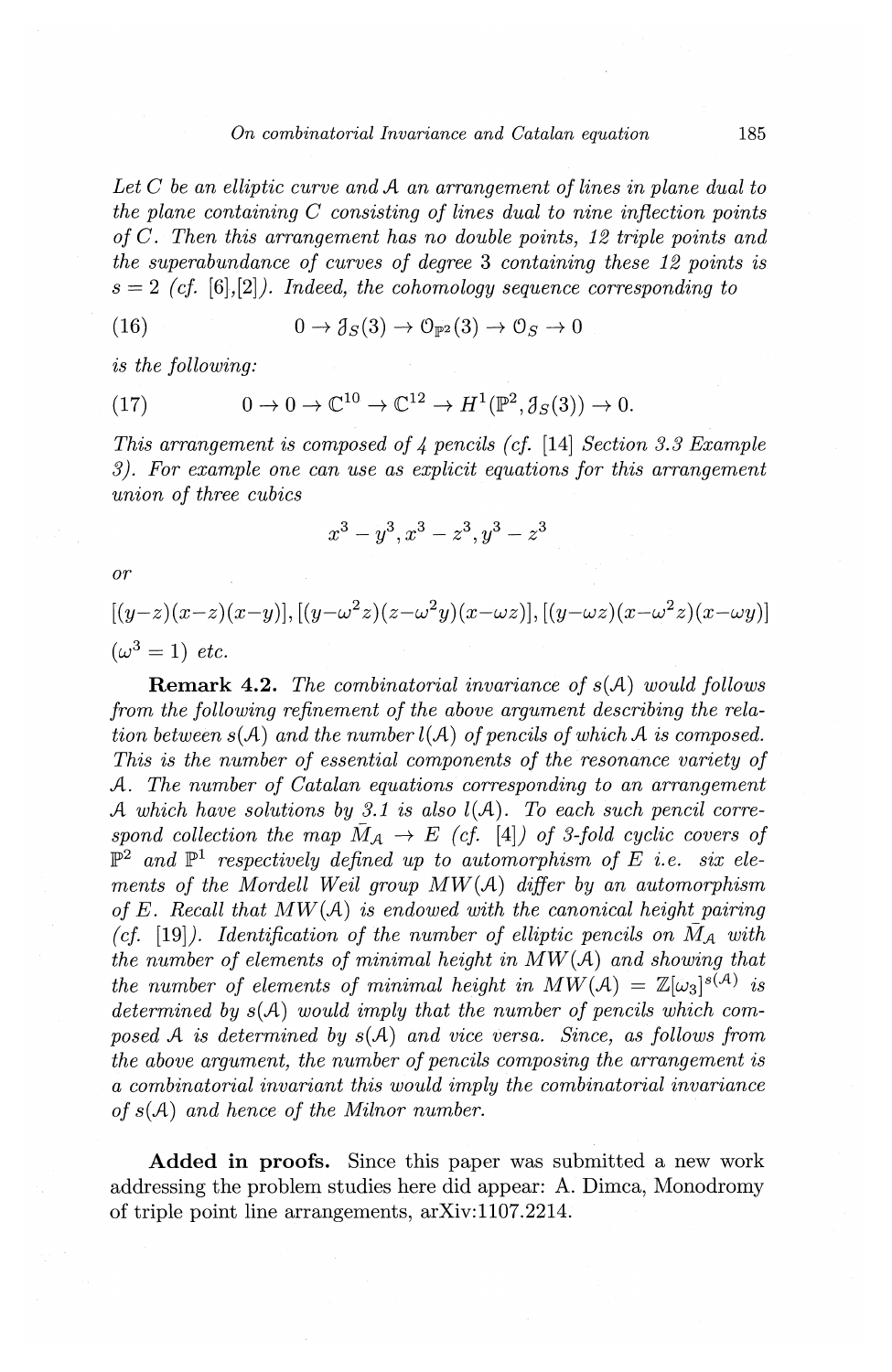# **References**

- [ 1-] D. Arapura, Geometry of cohomology support loci for local systems I, J. Algebraic Geom., **6** (1997), 563-597.
- [ 2] N. Budur, A. Dimca and M. Saito, First Milnor cohomology of hyperplane arrangements, arXiv:0905.1284.
- [ 3] E. Artal Bartolo, J. Carmona Ruber, J. I. Cogolludo Agustin and M. A. Marco Buzunariz, Invariants of combinatorial line arrangements and Rybnikov's example, In: Singularity Theory and Its Applications, Adv. Stud. Pure Math., **43,** Math. Soc. Japan, Tokyo, 2006, pp. 1-34.
- [ 4] J. I. Cogolludo Agustin and A. Libgober, Mordell-Weil groups of elliptic threefolds and the Alexander module of plane curves, arXiv:1008.2018.
- ( 5] A. Dimca, Pencils of plane curves and characteristic varieties, arXiv:math/0606442.
- ( 6] A. Dimca and G. Lehrer, Hodge-Deligne equivariant polynomials and monodromy of hyperplane arrangements, arXiv:1006.3462.
- ( 7] M. Falk, Arrangements and cohomology, Ann. Comb., **1** (1997), 135-157.
- ( 8] M. Falk and S. Yuzvinsky, Multinets, resonance varieties, and pencils of plane curves, Compos. Math., **143** (2007), 1069-1088.
- [ 9] W. Fulton, Adjoints and Max Noether's Fundamentalsatz, In: Algebra, Arithmetic and Geometry with Applications, West Lafayette, IN, 2000, Springer-Verlag, 2004, pp. 301-313.
- $(10)$  N. Greenleaf, On Fermat's equation in  $C(t)$ , Amer. Math. Monthly, **76** (1969), 808-809.
- (11] S. Lang and A. Neron, Rational points of abelian varieties over function fields, Amer. J. Math., **81** (1959), 95-118.
- [12] A. Libgober, Alexander polynomial of plane algebraic curves and cyclic multiple planes, Duke Math. J., 49 (1982), 833-851.
- (13] A. Libgober, Alexander invariants of plane algebraic curves, In: Singularities, Part 2, Arcata, Calif., 1981, Proc. Sympos. Pure Math., **40,** Amer. Math. Soc., Providence, RI, 1983, pp. 135-143.
- (14] A. Libgober Characteristic varieties of algebraic curves, In: Applications of Algebraic Geometry to Coding Theory, Physics and Computation, Eilat, 2001, NATO Sci. Ser. II Math. Phys. Chern., **36,** Kluwer Acad. Publ., Dordrecht, 2001, pp. 215-254.
- (15] A. Libgober and S. Yuzvinsky, Cohomology of the Orlik-Solomon algebras and local systems, Compositio Math., **121** (2000), 337-361.
- [16] A. Libgober, Non vanishing loci of Hodge numbers of local systems, Manuscripta Math., **128** (2009), 1-31.
- (17] P. Orlik and L. Solomon, Combinatorics and topology of complements of hyperplanes, Invent. Math., **56** (1980), 167-189.
- (18] G. Rybnikov, On the fundamental group of the complement of a complex hyperplane arrangement, Tech. Rep., 94-13, DIMACS, Rutgers Univ., Piscataway, NJ, 1994, preprint, arXiv:math/9805056.
- [19] J.P. Serre, Lectures on the Mordell-Weil Theorem, Aspects Math., Friedr. Vieweg and Sohn, 1989.